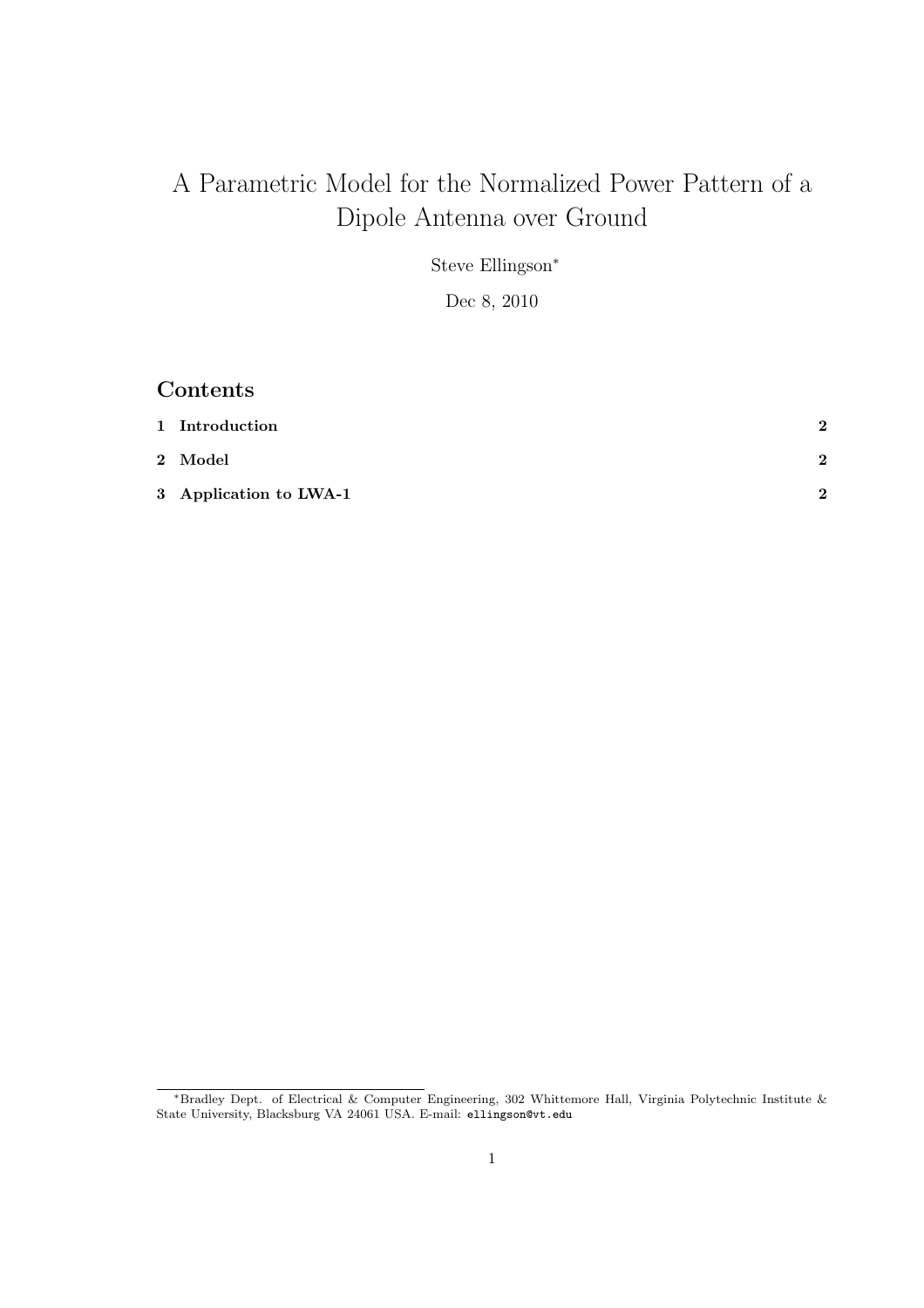#### 1 Introduction

This memo describes a mathematical model for the normalized power pattern of a dipole of the type used in LWA and other low-frequency arrays. The model parameterizes the E- and H-planes using 4 real-valued parameters each (total 8 parameters). Under the assumption that the pattern is smoothly varying, patterns in other planes can be obtained by a simple trigonometric interpolation. Suitable model parameters are determined for the bowtie-type inverted-V dipole used in LWA-1 at 38 MHz and 74 MHz.

#### 2 Model

The normalized power pattern of an antenna is defined the normalized directivity as a function of direction. Normalized directivity is defined as directivity in a given direction, divided by the directivity in the direction in which it is maximum, so that the maximum value is 1.

For the purposes of this memo, the ground is assumed to lie in the  $x-y$  plane, with  $+z$  pointing to zenith, and  $\theta$  measured from the  $+z$  axis. The dipole is assumed to lie in the  $x - z$  plane; we then refer to this as the E-plane. The H-Plane is the  $y - z$  plane. The normalized power pattern in any plane containing the z-axis, according to the model, is:

$$
p(\theta) = \left[1 - \left(\frac{\theta}{\pi/2}\right)^{\alpha}\right] \cos^{\beta} \theta + \gamma \left(\frac{\theta}{\pi/2}\right) \cos^{\delta} \theta , 0 \le \theta \le \pi/2 . \tag{1}
$$

It should be noted that this model is not guaranteed to yield a reasonable and properly-normalized power pattern for all possible choices of the parameters; the intent is to have a model which is capable of accurately describing realistic patterns using only a small number of parameters. The parameters would normally be determined by some form of best-fit method using measured or simulation/calculated data.

Normally, dipole patterns are not balanced, meaning that the patterns in the E- and H-plane patterns are different. In this case, different sets of parameters are used to define the pattern in the E- and H-planes. Assuming the dipole is not electrically large, the pattern should vary slowly and smoothly in  $\phi$ , so that the pattern in any other plane can be obtained by interpolation from the E- and H-plane patterns. Given E- and H-plane patterns  $p_E(\theta)$  and  $p_H(\theta)$ , the recommended interpolation is:

$$
p(\theta, \phi) = \sqrt{\left[p_E(\theta)\cos\phi\right]^2 + \left[p_H(\theta)\sin\phi\right]^2} \quad . \tag{2}
$$

#### 3 Application to LWA-1

The LWA inverted-V bowtie antenna is described in [1]. Also in this reference, the effective length of a single "standalone" LWA dipole is calculated at various frequencies and in various planes, including the E- and H-planes, using the method of moments. Since effective length is proportional to directivity, the model parameters  $\alpha$ ,  $\beta$ ,  $\gamma$ , and  $\delta$  for the E- and H-plane normalized power patterns can be extracted from this data. Using a trial-and-error best-fit procedure, I obtained the following model parameters:

- 38 MHz, E-Plane:  $\alpha = 1, \beta = 3, \gamma = 1, \delta = 1.7$ 38 MHz, H-Plane:  $\alpha = 9$ ,  $\beta = 1.3$ ,  $\gamma = \delta = 0$
- 74 MHz, E-Plane:  $\alpha = 1, \beta = 4, \gamma = 1, \delta = 1.4$ 74 MHz, H-Plane:  $\alpha = 9$ ,  $\beta = 1.2$ ,  $\gamma = \delta = 0$

A comparison of the model result compared to the original data is shown in Figures 1 and 2.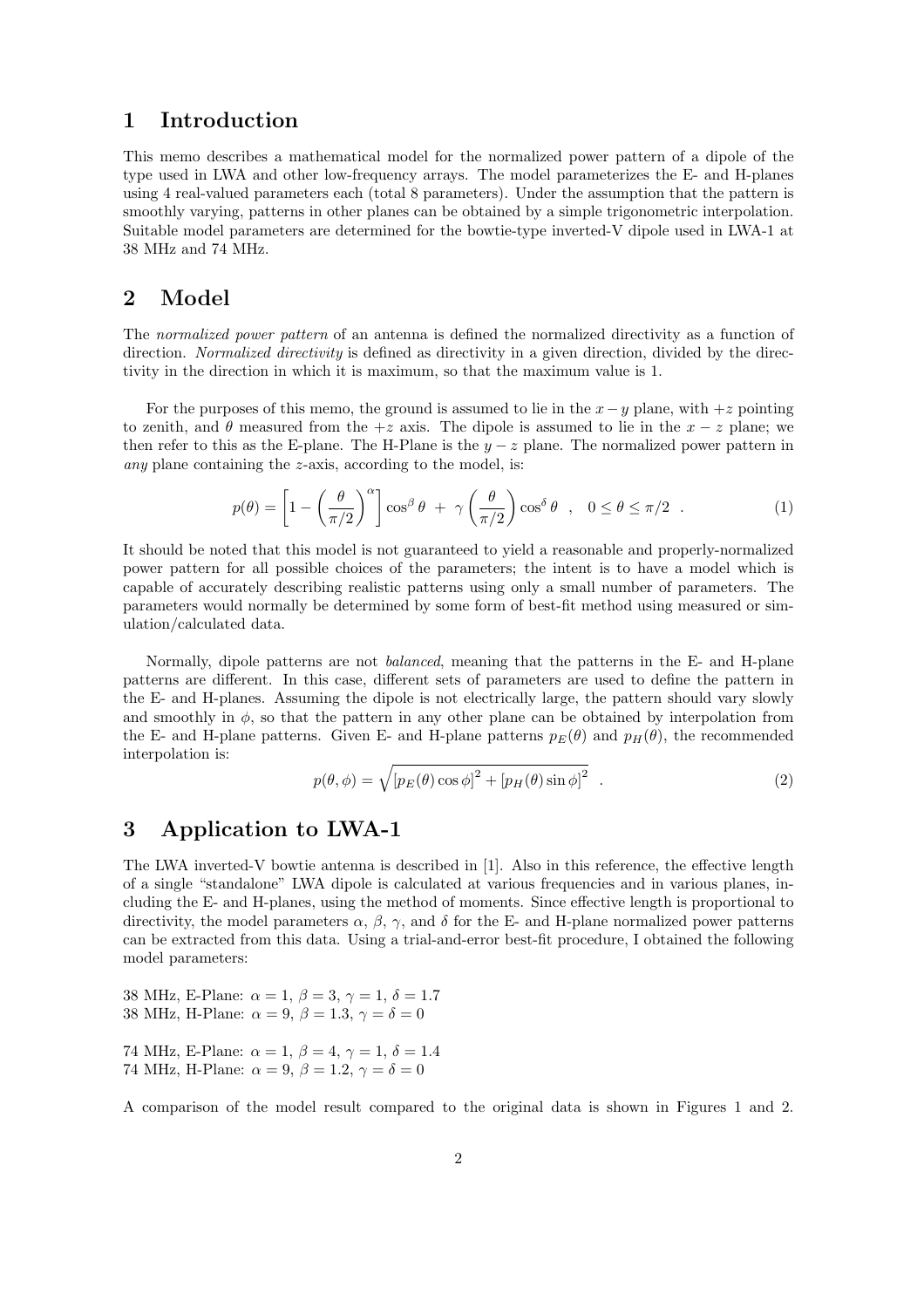

Figure 1: LWA-1 model results compared to moment method data from [1], 38 MHz. Note that this is for a single "standalone" dipole.

Note that the agreement between the model and the moment method data is very good (in fact, difficult to see because the curves are so close), with the largest difference emerging near  $\theta = \pi/2$ , where the directivity is smallest.

## References

[1] S. Ellingson et al., "The Long Wavelength Array," Proc. IEEE, Vol. 97, No. 8, pp. 1421-1430, Aug 2009. Also available as LWA Memo 157.